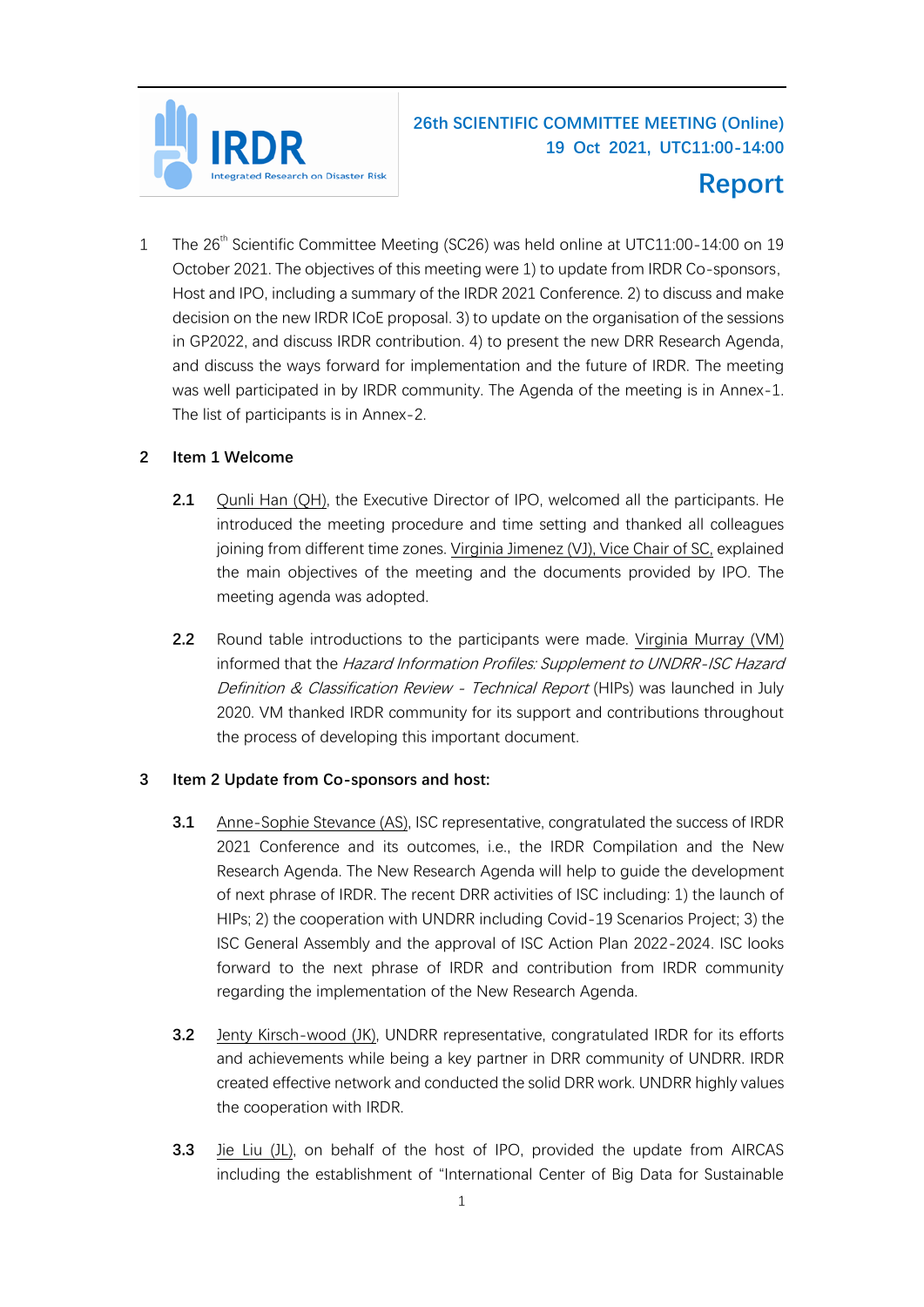Development Goals" in September 2021. AIRCAS treasures this long partnership with ISC and UNDRR for IRDR and is happy to continue the collaboration in future.

## **4 Item 3 IRDR 2021 Conference summary and IPO update**

- **4.1** QH presented the summary of IRDR 2021 Conference, with highlight on the broad participation, the launch of IRDR Compilation and 'soft launch' of New DRR Research Agenda. He thanked for the collective inputs and contributions of the members of IRDR community to these two documents.
- **4.2** QH updated IRDR main activities since the Conference in June, including major input toward important international and regional conferences, including for example the conference of GADRI, the  $5<sup>th</sup>$  World Landslide Forum, GEM Board meeting, CODADA Open Science Cloud Initiative (GOSC), input toward ISC Action Plan 2022-2024 and toward GPDRR 2022. The Hazard Information Profiles led by SC member VM and the first Science for Sustainability Award of ISC to *IRDR Ex-*Officio Huadong Guo (HG) were reported.

## **5 Item 4 New IRDR ICoE Proposal**

- **5.1** Haruo Hayashi (HH), on behalf of NC Japan, presented the proposal of establishing a new IRDR ICoE. This ICoE will focus on Sendai Framework National Synthesis Reporting using OSS-SR and Facilitators.
- **5.2** Fang Lian (FL) presented the evaluation results and comments of SC members. The average score is above 8. SC members provided suggestions on the content of research and the capacity building of the proposed ICoE.
- **5.3** QH suggested that the new ICoE provides a short acronym name for easy communication. HH responded to some comments and suggestions from SC members including synergy of DRR, SDGs and CCA. He ensured that resources will be allocated to support the functioning of ICoE. Gordon McBean (GM), the first Chair of IRDR SC, was pleased to note the connection with Future Earth and the SDG groups. Wen-Sen Li (WL) acknowledged the importance of the "facilitator" that this ICoE proposed. VM mentioned that WHO established a knowledge hub for health and emergency and disaster management in Japan and she would like to help to facilitate the cooperation.
- **5.4** Riyanti Djalante (RD), Chair of SC, declared the approval of SC for the establishment of this new ICoE in Japan.

## **6 Item 5 Preparation of GP2022**

**6.1** FL reported the progress in the engagement of IRDR in GPDRR 2022. As one of organising teams of Thematic Session 5 Enhancing Understanding and Management of Disaster Risk in Humanitarian Contexts/(Protracted Crises and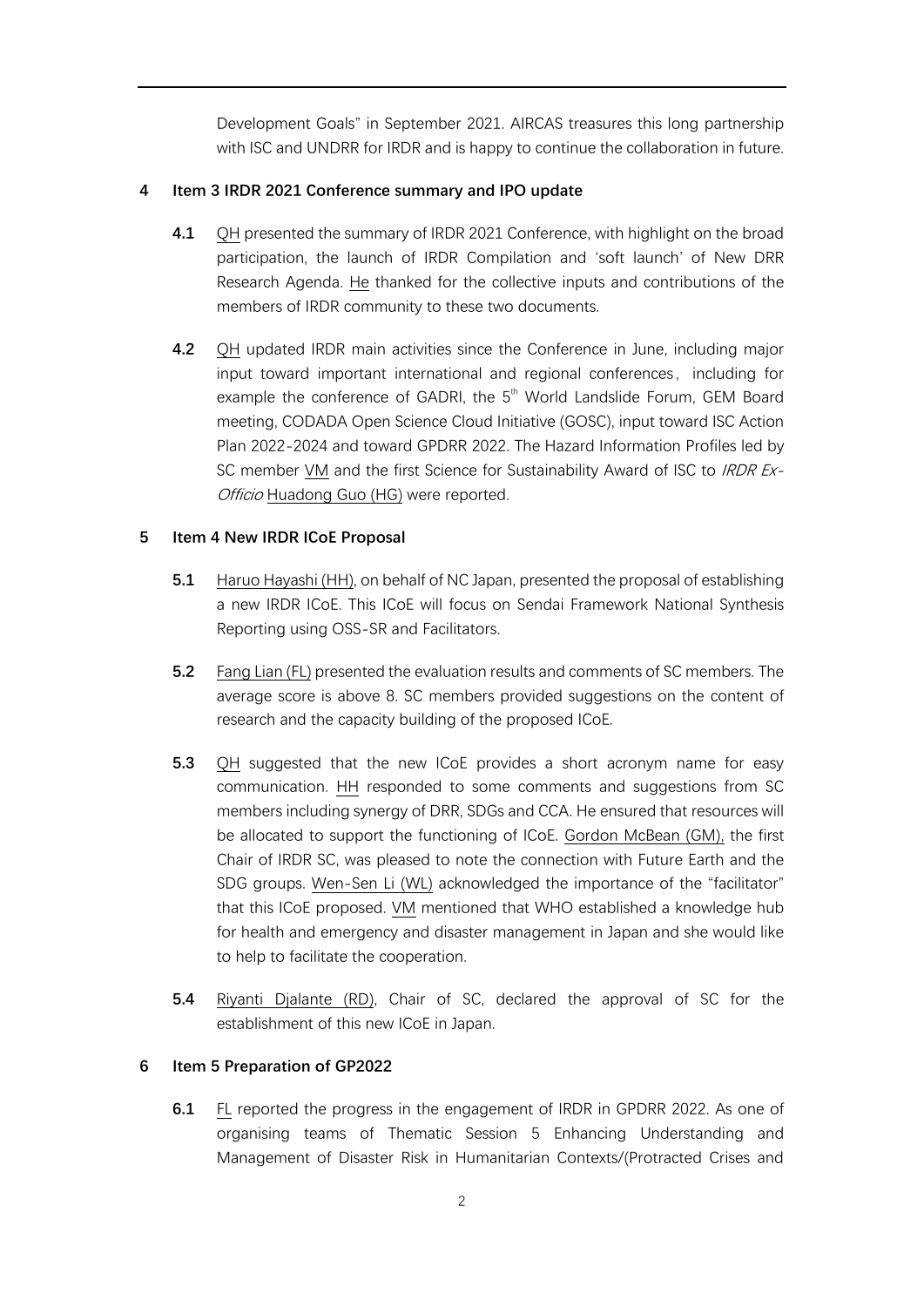Complex Emergencies) and Thematic Session 12 Cooperation Across Borders for Strengthened Capacity and Action (Target F), IRDR contributed to the draft of concept notes and will keep to follow up the progress.

- **6.2** AS briefed about the engagement of ISC and the Science & Technology Major Group in GP2022. ISC is one of the organising teams of High-Level Dialogue 3 Learning from COVID-19: Social and Economic Recovery for All. ISC started to collect the information of the sessions that organized by ISC IBs and programmes. ISC will work with its IBs, including IRDR, and the partners on a series of policy briefs and start to develop the statement of science and technology group. ISC also started to prepare the contribution to the mid-term review of the implementation of Sendai Framework.
- **6.3** RD updated the proposed themes, organisation and design of GP2022. RD suggested that IRDR community should make effort to be more broadly engaged in the different types of events [\(Figure 1\)](#page-2-0) at GPDRR 2022.





<span id="page-2-0"></span>**6.4** Bapon Fakhruddin (BF) updated that IRDR DATA WG has worked with CODATA and designed the corresponding activities for GPDRR 2022. QH suggested that RD and the SC could provide a form for IRDR community to fill in their engagement of GPDRR 2022 so that all the IRDR activities can be tracked and promoted. JK stated that UNDRR would like very much to offer help to best facilitate the IRDR engagement especially the engagement of young scientists. Alonso Brenes Torres (ABT) updated the recent activities of IRDR FORIN WG and suggested that the results of FORIN case studies should be presented in GPDRR 2022.

#### **7 Item 6 New DRR Research Agenda and the future of IRDR**

- **7.1** AS introduced the development progress of the New DRR Research Agenda, which opened the new era of cooperation with broad stakeholders.
- **7.2** John Handmer (JH) presented the current version of the new DRR Research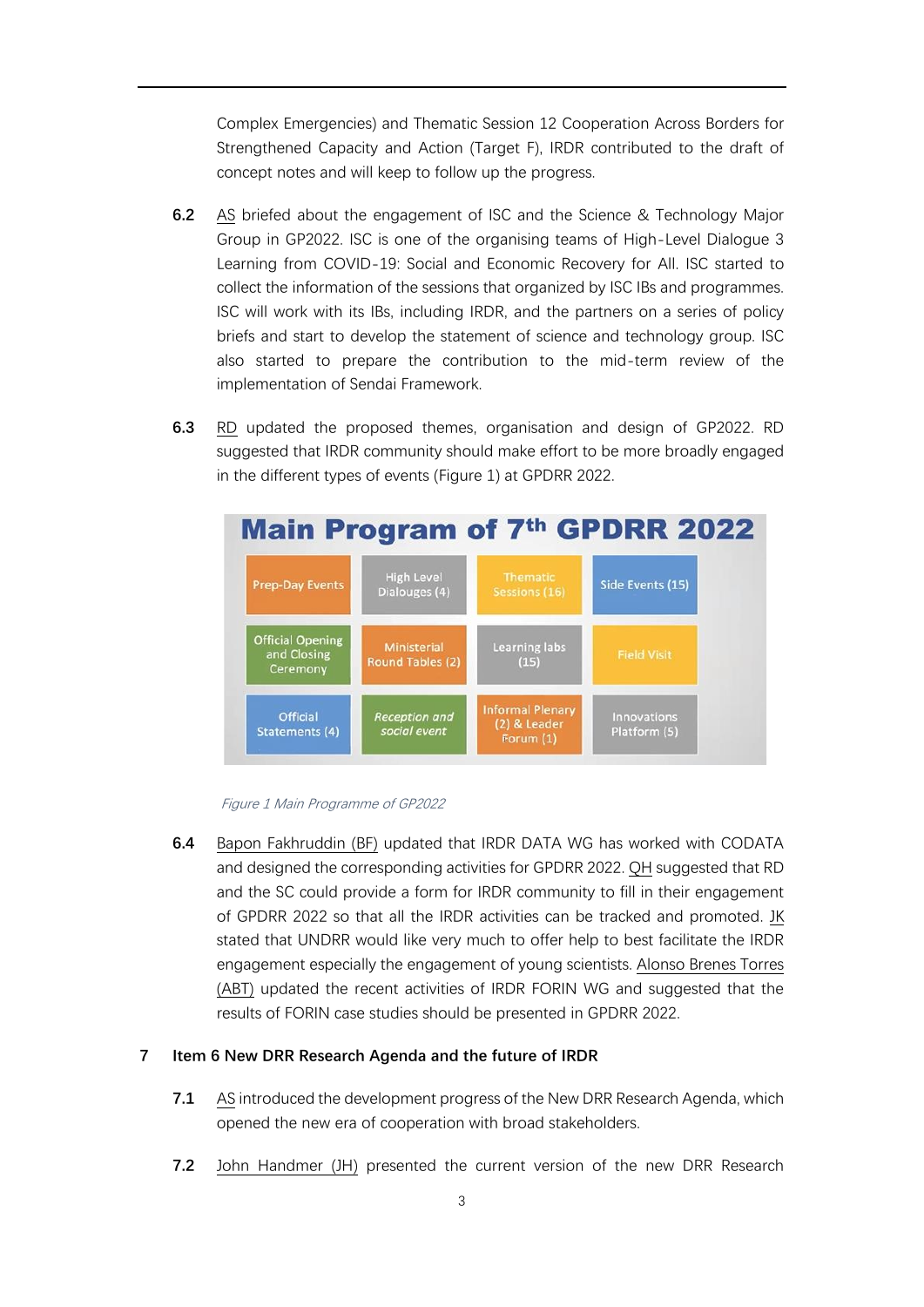Agenda. The title now is renamed as A Framework for Global Science in Support of Risk-informed Sustainable Development and Planetary Health ("Framework" hereafter). He provided his insights regarding the immediate future for Framework including: 1) research priorities on risk need to work synergistically and collaboratively with the other global research programs; 2) it might be valuable to consider an IRDR type arrangement to help develop momentum; 3) implementation needs to be a collective endeavour; 4) the IRDR community could play a strong role in Priority 6 regional science, and Priority 9 fostering collaboration, as well as Priority 2 and Priority 4.

- **7.3** Regarding the implementation of Framework, Jana Silmann (JS), BF, VM, GM, JK, and VJ provided comments and suggestions, emphasizing that: 1) joint efforts and collective approaches with boarder stakeholders and communities are needed; 2) IRDR should consider an action plan on prioritisation of the priorities in implementation and coordination of implantation, and to enable complementarities with other global science frameworks, and socialisation/sensitisation to other organisations; 3) regional implantation should be focused on.
- **7.4** QH presented the key elements for consideration of IRDR future. Based on IRDR ten-year's efforts, achievements, lessons learnt and the capacity building, IRDR's potential roles in the future in the context of the Framework can be 1) acting as a lead in the outreach and implementation; 2) an international think-thank on research and policies; (3) international workplace for standard setting in advancing risk science and policy; and (4) As hub centres of excellence of risk research action and of capacity building.
- **7.5** Regarding the IRDR future, Victor Jetten (VJ) and Mohsen Ghafory-Ashtiany (MG) provided comments and suggestions including: 1) NCs and ICoEs should be given more visibility and engagement in IRDR activities. 2) Science and policy dialogue should be further enhanced.

## **8 Item 7 Wrap up and other business**

- **8.1** RD wrapped up the meeting and summarized the discussions and follow-up actions.
- **8.2** The decisions and follow-up actions were:
	- SC has reached decision to establish the new ICoE initiated by NC Japan. HH will provide written responses to the comments provided to the proposal, especially the coherence between DRR/CCA to achieve SD, by end of Oct 2021.
	- IRDR IPO will develop a form to facilitate the mapping of IRDR input toward GPDRR 2022.
	- IRDR, ISC and UNDRR will discuss regarding possible side events with topics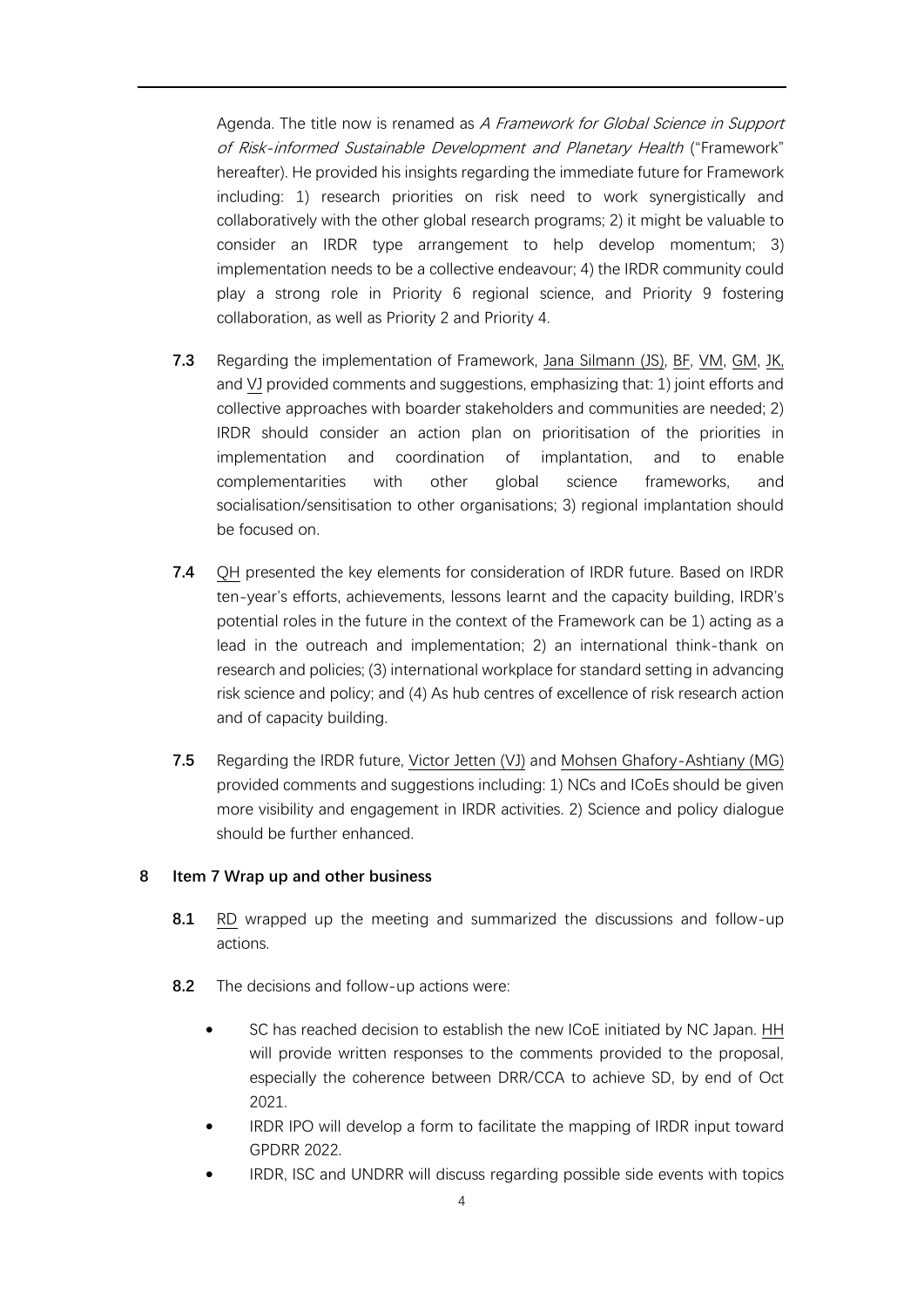on new research agenda, Hazard Definition & Classification Review, IRDR Young Scientists, etc.

- IPO will provide brief proposal for the future IRDR, including the focus areas, implementation plan and deliverables for next 3 years by 26 Oct and send to SC members for input. Then the proposal will submit to the ISC and UNDRR for discussion for the future of IRDR.
- Next SC Meeting would be in January 2022.
- IPO will provide the meeting record, documents and meeting report to the IRDR community soon after the meeting.
- 9 All the documents of SC26 can be downloaded through [IRDR website.](https://www.irdrinternational.org/irdr_community/scientific_committee/sc_meetings/879)

<End of report>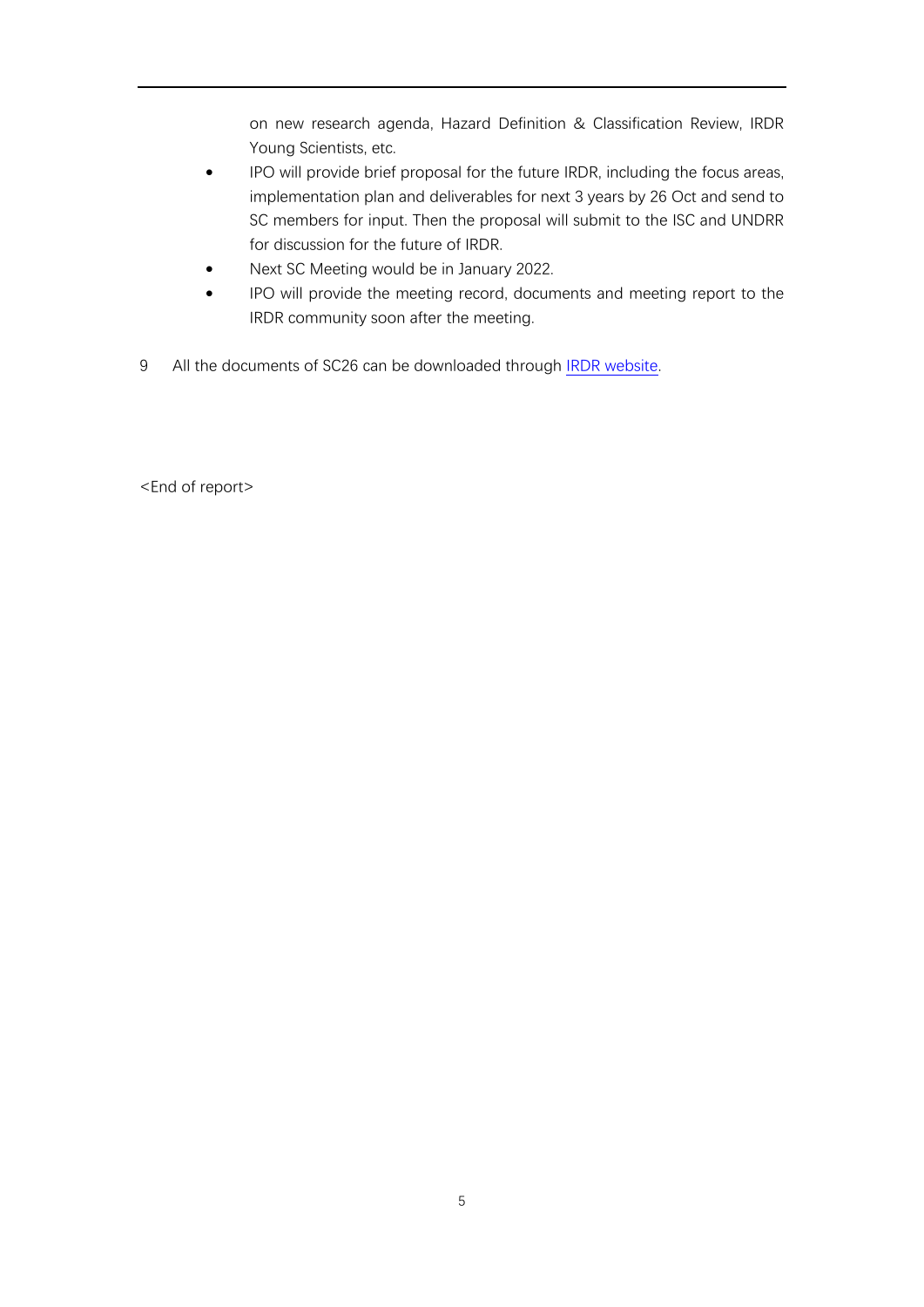## Appendix 1



**26th SCIENTIFIC COMMITTEE MEETING (Online) UTC 11:00-14:00, 19 October 2021**



## **1. Objectives**

- $\triangle$  To update from IRDR Co-sponsors Host and IPO, including a summary of the IRDR 2021 Conference.
- $\lozenge$  To discuss and make decision on the new IRDR ICoE proposal.
- $\div$  To update on the organisation of the sessions in GP2022, and discuss IRDR contribution.
- $\triangle$  To present the new DRR Research Agenda, and discuss the ways forward for implementation and the future of IRDR.

## **2. Documents**

The following documents will be provided:

- 1) Closure Summary on IRDR Action Plan 2018-2020
- 2) Summary of IRDR 2021 Conference
- 3) New DRR Research Agenda

IPO will provide updated versions of these documents before the meeting if any.

## **3. Detailed Agenda**

## Item 1. Welcome (20 min)

## **Time: UTC 11:00-11:20**

**Note:** 

- IPO to briefly welcome all the participants (2 min)
- SC Chair to open the meeting and adopt the agenda (5 min)
- Introduction of participants (13 min)

## Item 2. Updates from Co-sponsors and Host of IPO (15 min)

## **Time: UTC 11:20-11:35**

## **Chair: Riyanti Djalante**

**Note:** 

- Updates from ISC (5 min)
- Updates from UNDRR (5 min)
- Updates from Host (5 min)

## Item 3. IRDR 2021 Conference summary and IPO update (10 min)

## **Time: UTC 11:35-11:45**

## **Chair: Virginia Jimenez**

**Note:**

- Qunli Han to present the summary of IRDR 2021 Conference and update IRDR activities since the Conference (10 min)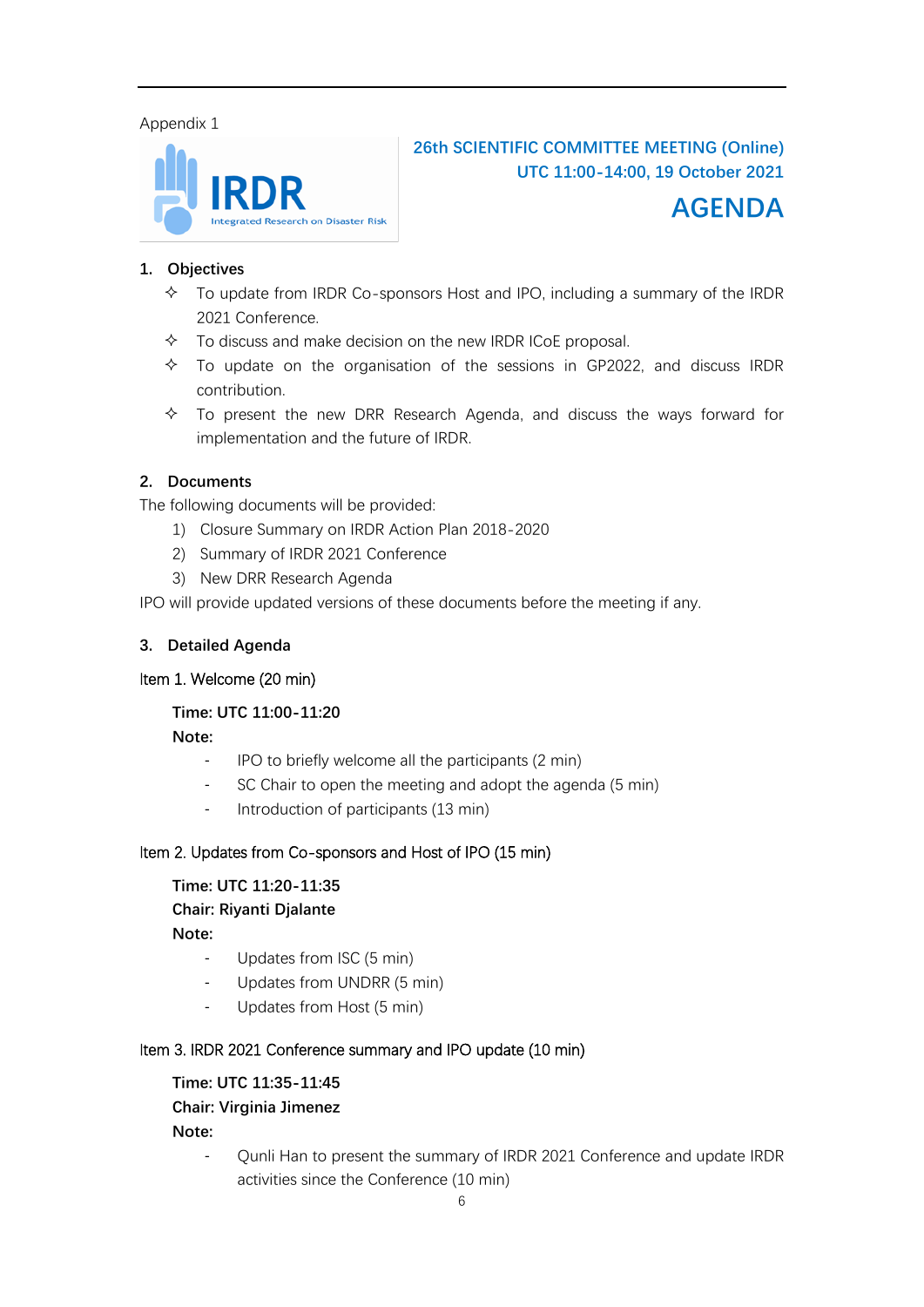## Item 4. New IRDR ICoE Proposal (15 min)

#### **Time: UTC 11:45-12:00**

## **Chair: Mahefasoa Randrianalijaona (tbc)**

#### **Note:**

- IRDR NC Japan to present the new IRDR ICoE proposal (7 min)
- Fang Lian to present the evaluations and comments from SC members (3 min)
- Decision and recommendations (5 min)

### Item 5. Preparation of GP2022 (30 min)

## **Time: UTC 12:00-12:30**

## **Chair: Riyanti Djalante**

## **Note:**

- Fang Lian to report the process of TS 5 and TS 12 (5 min)
- Anne-Sophie Stevance to introduce the preparation of Science & Technology Major Group (5 min)
- Updates from IRDR members engagement of GP2022, discussions and decisions for follow-ups (20 min)

## Item 6. New DRR Research Agenda and the future of IRDR (80 min)

## **Time: UTC 12:30-13:50**

## **Chair: Riyanti Djalante and Qunli Han**

### **Note:**

- Anne-Sophie Stevance to introduce the development process of the new DRR Research Agenda (5 min)
- John Handmer to present the new DRR Research Agenda (10 min)
- Q&A and discussions on the implementation of the new DRR Research Agenda (30 min)
- Discussions and recommendations for the future of IRDR (35 min)

## Item 7. Wrap up and other business (10 min)

## **Time: UTC 13:50-14:00**

## **Note:**

- Riyanti Djalante to summarize on follow-up actions and timelines
- End of meeting

#### **4. Meeting link:**

<https://us02web.zoom.us/j/81520495054?pwd=SFZRVDlTWlJjYk16cFFSODNibFJQdz09> Meeting ID: 815 2049 5054 Passcode: 180384

#### **5. Making the online meeting run smoothly**

- $\triangleright$  Enter the meeting room 15 minutes earlier to test the Internet connection, camera, microphone and speaker;
- $\triangleright$  Mute the microphone when the meeting starts;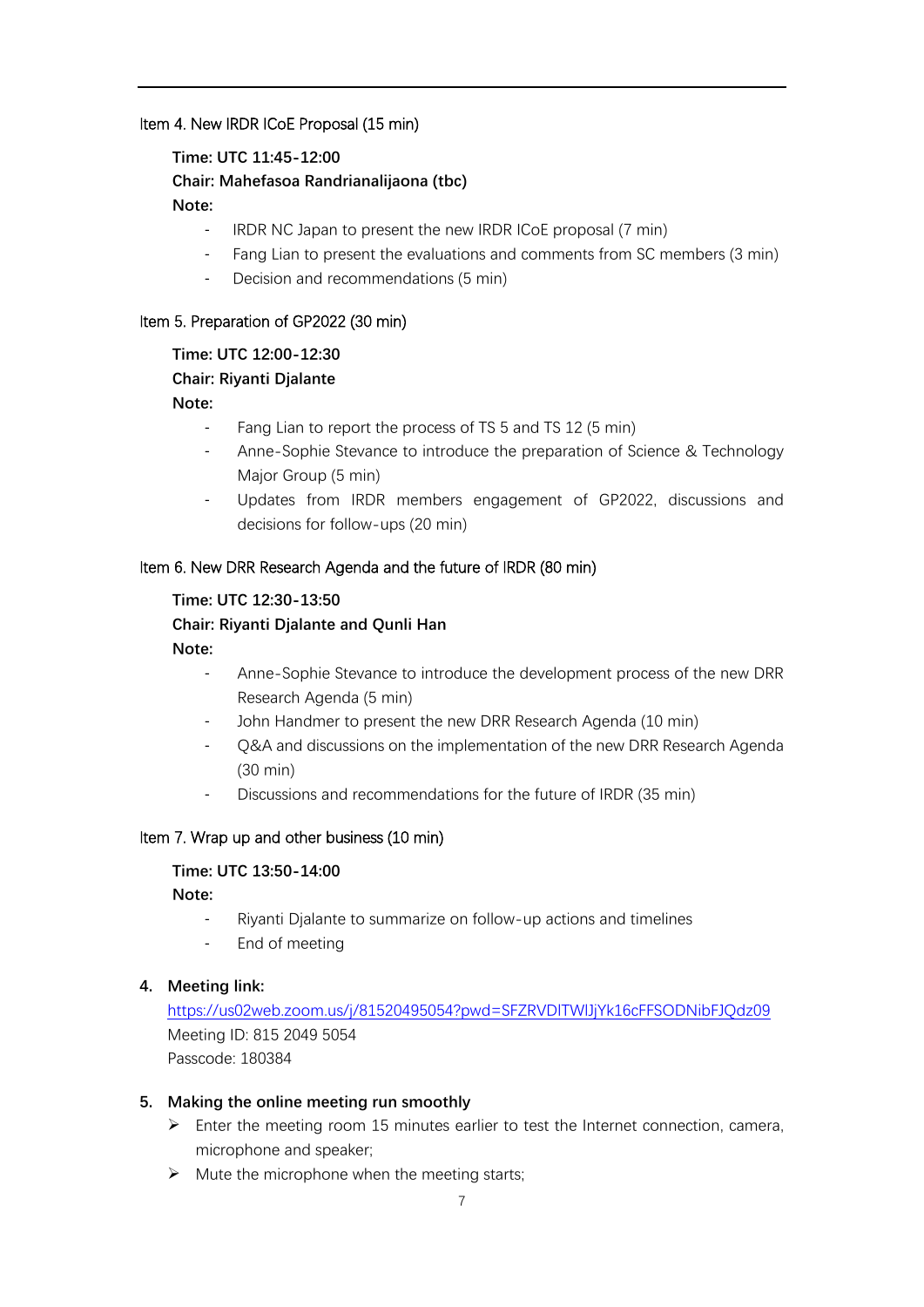- ➢ Participants turn on the microphone when allowed by Moderator;
- ➢ Turn off the camera when the Internet connection is poor;
- ➢ Stay present.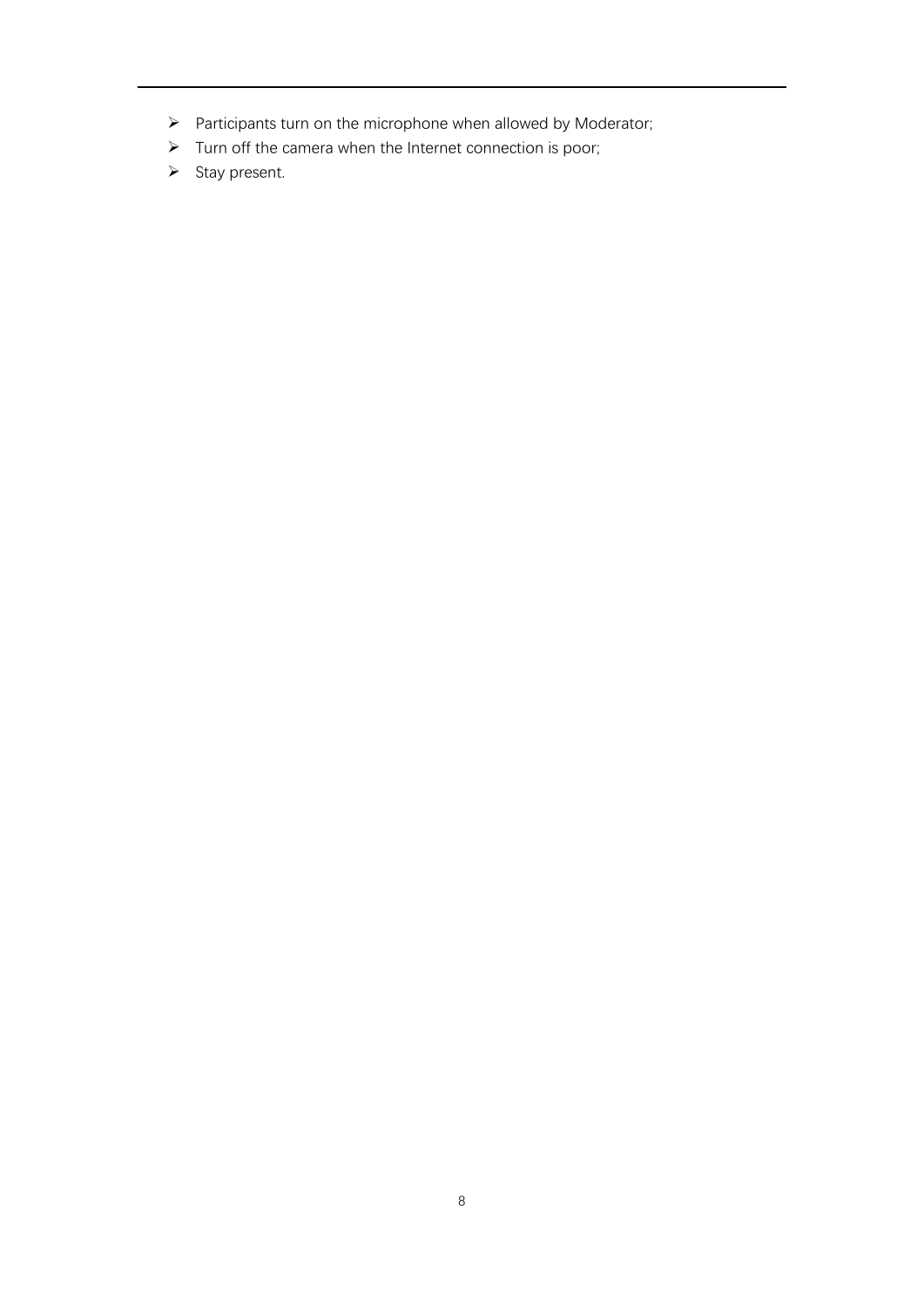



## **th Meeting of the IRDR Scientific Committee** *List of Participants (online)*

#### *SC Members*

**Riyanti Djalante (Chair)** Assistant Director / Head Disaster Management and Humanitarian Assistance Division, Socio-Cultural Community Department, ASEAN Secretariat E-Mail: riyanti.djalante@gmail.com

#### **Peng Cui**

Academician Institute of Mountain Hazards and Environment, CAS, China. P.O. Box 417, Chengdu, Sichuan 610041, China. Email: [pengcui@imde.ac.cn](mailto:pengcui@imde.ac.cn)

#### **Virginia Jiménez Díaz**

Professor Universidad Central de Venezuela Postgraduate Studies on Disaster Risk Management – Institute of Geography and Regional Development. CC Los Chaguaramos piso 5. Los Chaguaramos. Caracas. Venezuela Tel: (+58) 414.3307719 Email: virginiaj20@gmail.com

#### **SHM Fakhruddin**

Chief Technical Adviser- EWACC Project UNDP Samoa & Senior Specialist Tonkin+Taylor International Level 2, 105 Carlton Gore Rd Newmarket, Auckland 1141, New Zealand Tel. (+64 210) 2825316 Emails: smfwater@gmail.com

#### **John Handmer**

Senior Scientific Adviser, International Institute for Applied Systems Analysis (IIASA), Vienna Email: [john.handmer@rmit.edu.au](mailto:john.handmer@rmit.edu.au)

#### **Haruo Hayashi**

The Kyoto University Graduate School of Informatics; Research Center for Disaster Reduction Systems Kyoto University's Disaster Prevention Research Institute, Japan Email: hayashi@drs.dpri.kyoto-u.ac.jp

**Wei-sen Li** Executive Director, APEC Emergency Preparedness Capacity Building Center (EPCC) Tel: +886-2-8195-8704 Mobile: +886-916-820-906 Fax:+886-2-8912-7766 Skype: weisen\_li E-mail: [li.weisen.ncdr@gmail.com](mailto:li.weisen.ncdr@gmail.com)

#### **Virginia Murray**

Head of Global Disaster Risk Reduction UK Health Security Agency, Wellington House. 133-155 Waterloo Road, London SE1 8UG, U.K. Tel. (+44 79) 70747849 Email: Virginia.Murray@phe.gov.uk

#### **Tiana Mahefasoa Randrianalijaona**

**Director** Multidisciplinary Department on Disaster and Risk Management DMGRC, Room 123-B Centre of Economic Study and Research for Development CERED, Room 415-A Faculty of Economics and Social Sciences, POBox 905 University of Antananarivo - 101 MADAGASCAR Email: randrianalijaona@gmail.com

#### **Rajib Shaw**

Professor Graduate School of Media and Governance Keio University Shonan Fujisawa Campus (SFC) E-mail: shaw@sfc.keio.ac.jp

#### **Jana Sillmann**

Research Director CICERO Senter for klimaforskning Phone +47 22 00 47 39 Email: jana.sillmann@cicero.oslo.no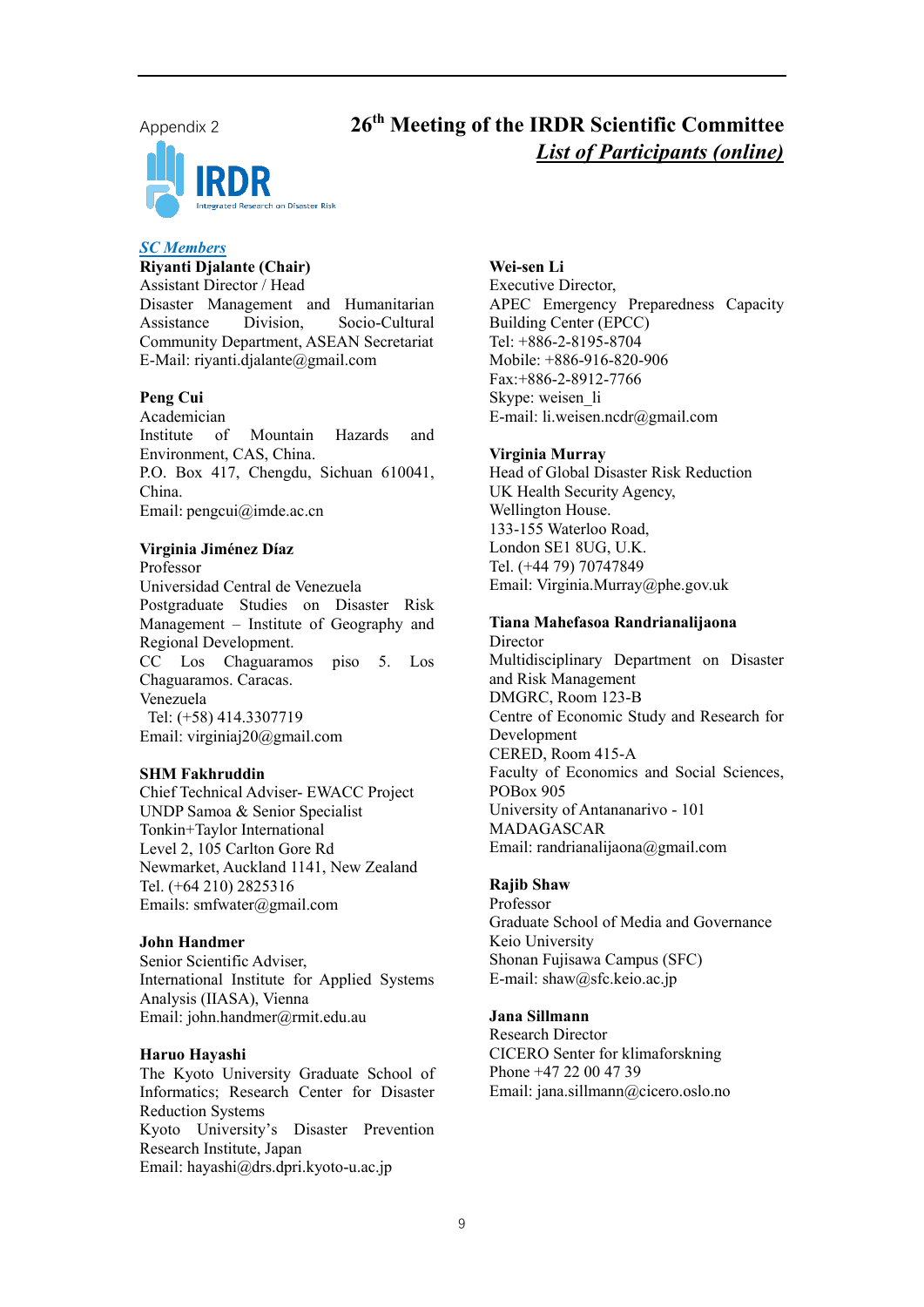#### **Alonso Brenes Torres**

Associated researcher and project coordinator Program on Social Studies on Disaster Risk Reduction and Climate Change of the Latin American, Faculty of Social Sciences (FLACSO) Costa Rica Email: albrenet@hotmail.com

## *Ex-Officio Members*

*ISC*

**Anne-Sophie Stevance** Science Officer International Science Council (ISC) 5 rue Auguste Vacquerie, 75116 Paris, France Tel: +33 1 45 25 67 04 Fax: +33 1 42 88 94 31 Email: anne-sophie.stevance@council.science

#### *UNDRR*

**Jenty Kirsch-Wood** Head of Global Risk Management and Reporting UNDRR, 7 bis Avenue de la Paix, Geneva 1211, Switzerland Email: [jenty.kirsch-wood@un.org](mailto:jenty.kirsch-wood@un.org)

#### **Adam Fysh**

Programme Management Officer Global Risk Analysis and Reporting Section Risk Knowledge, Monitoring and Capacity Development Branch (RKB) UNDRR, 7 bis Avenue de la Paix, Geneva 1211, Switzerland Email: adam.fysh@un.org

#### **Tsuguki Ishio**

UNDRR, Geneva, Switzerland Email: [tsuguki.ishio@un.org](mailto:tsuguki.ishio@un.org)

### *AIR CAS*

**Jie Liu** Director International Affairs Office Aerospace Information Research Institute, CAS No.9 Dengzhuang South Road Haidian District, Beijing 100094, P.R. China Email: liujie@radi.ac.cn

#### *National Committees*

## **NC-China**

**Chen Fang** Professor Aerospace Information Research Institute, CAS No.9 Dengzhuang South Road Haidian District, Beijing 100094, China Tel. (+86 10) 82178105 Email: [chenfang@radi.ac.cn](mailto:chenfang@radi.ac.cn)

## **Lei Wang**

Professor Institute of Remote Sensing and Digital Earth Chinese Academy of Sciences No.9 Dengzhuang South Road Haidian District, Beijing 100094, China Email: [wanglei@radi.ac.cn](mailto:wanglei@radi.ac.cn)

## **NC-France**

#### **Myriam Merad**

Research Director/Professor CNRS LAMSADE, CNRS, [UMR 7243], Paris-Dauphine University, PSL Research University, 75016 Paris, France (Bureau B209) Tel: +33144054445 Email: myriam.merad@lamsade.dauphine.fr

## **NC Japan**

**Kaoru Takara** Vice Chair, IRDR Japan National Committee Executive Director, ICL Email: takara.kaoru.7v@kyoto-u.ac.jp

#### **Ritsuko Yamazaki-Honda**

Deputy Director-General National Research Institute for Earth Science and Disaster Resilience (NIED) Email: [r-yamazaki@bosai.go.jp](mailto:r-yamazaki@bosai.go.jp)

#### **Takashi Okabe**

National Research Institute for Earth Science and Disaster Resilience (NIED)

#### **NC-Iran**

## **Mohsen Ghafory-Ashtiany** Professor

International Institute of Earthquake Engineering and Seismology (IIEES) 21 Arghavan st., North Dibajie, Farmanieh; Tehran, 19537; I.R.Iran Email: [mohsen.ashtiany@gmail.com](mailto:mohsen.ashtiany@gmail.com)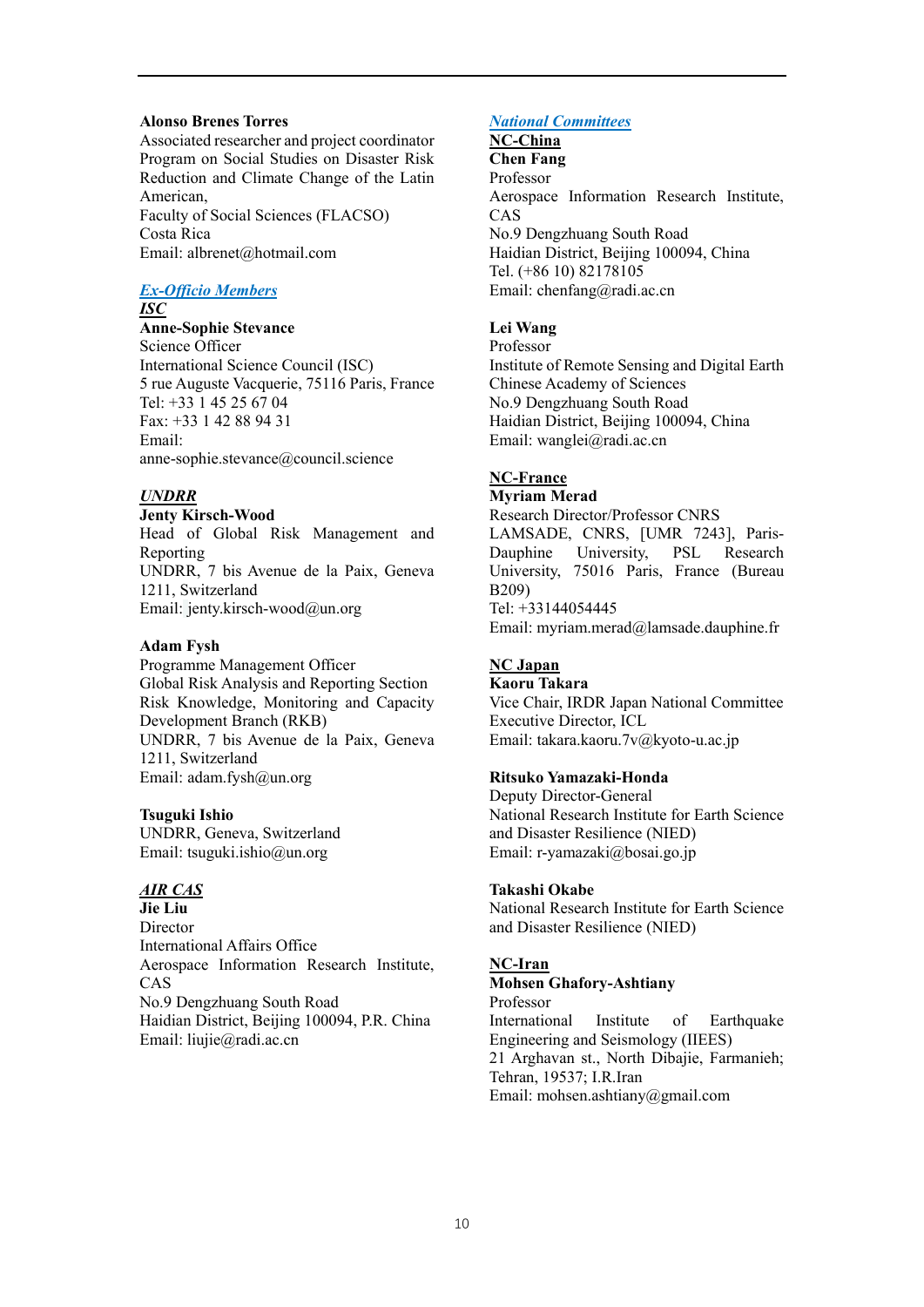## *International Centres of Excellence*

## **ICoE-CCOUC**

**Emily Chan** Director of ICoE-CCOUC Member of NC-China The Chinese University of Hong Kong China Email: emily.chan@cuhk.edu.hk

### **Chi Shing Wong**

Assistant Director (Administration) Collaborating Centre for Oxford University and CUHK for Disaster and Medical Humanitarian Response (CCOUC) The Chinese University of Hong Kong China Email[: cswong@cuhk.edu.hk](mailto:cswong@cuhk.edu.hk)

## **ICoE-DRHDPI**

**Gordon McBean** Professor Emeritus Department of Geography & Environment Room 2431, Social Sciences Centre Western University London, ON, N6A 5C2 Canada Phone: 519-661-2111 ext 86036 Email: gmcbean@uwo.ca

## **ICoE-REaL**

**Alberto Francioli**

Projects Manager of Periperi U Stellenbosch University International RW Wilcocks Building, Cnr Victoria and Ryneveld Street Email: albertofrancioli@sun.ac.za

## **ICoE-RIG-WECEIPHE**

**Xu Tang** Professor Department of Atmospheric and Oceanic Sciences(AOS) /Institute of Atmospheric Sciences(IAS) and, Fudan Developement Institute (FDDI), Fudan University Email: tangxu@fudan.edu.cn

## **Huiling Ouyang**

Department of Atmospheric and Oceanic Sciences(AOS) /Institute of Atmospheric Sciences(IAS) Fudan University Email: ouyanghuiling@fudan.edu.cn

## **ICoE-SDS IDRR**

**Victor Gerlof Jetten**  University of Twente Faculty Geoinformation Science and Earth Observation (ITC) PO Box 217, 7500AE Enschede The Netherlands Tel. ( +31 53) 4874236, M: (+31 63) 8311993 Email: [v.g.jetten@utwente.nl](mailto:v.g.jetten@utwente.nl)

## **ICoE-SEADPRI-UKM**

**Nurfashareena Binti Muhamad** Lecturer / Research Fellow Southeast Asia Disaster Prevention Research Initiative (SEADPRI-UKM) Institute for Environment and Development Universiti Kebangsaan Malaysia Level 6, Block 1, Keris Mas Building 43600 UKM Bangi, Malaysia Tel: +60124593055 Email: fashamuhamad@gmail.com

## **ICoE-VaRM**

**Susan L. Cutter** Carolina Distinguished Professor Director, Hazards and Vulnerability Research Institute Department of Geography University of South Carolina Columbia, SC 29208 Email: SCUTTER@mailbox.sc.edu

## *IRDR IPO*

**Qunli Han** Executive Director Integrated Research on Disaster Risk IPO c/o AIRCAS, B705 No.9 Dengzhuang South Road Haidian District, Beijing 100094, China Email: qunli.han@irdrinternational.org

#### **Fang Lian**

Science Officer Integrated Research on Disaster Risk IPO c/o AIRCAS, B713 No.9 Dengzhuang South Road Haidian District, Beijing 100094, China Email: fang.lia[n@irdrinternational.org](mailto:lucy.lu@irdrinternational.org)

## **Lang Lang**

Administrative Officer Integrated Research on Disaster Risk IPO c/o AIRCAS, B713 No.9 Dengzhuang South Road Haidian District, Beijing 100094,China Tel. (+86 10) 8217 8917 Email: lang.lan[g@irdrinternational.org](mailto:lucy.lu@irdrinternational.org)